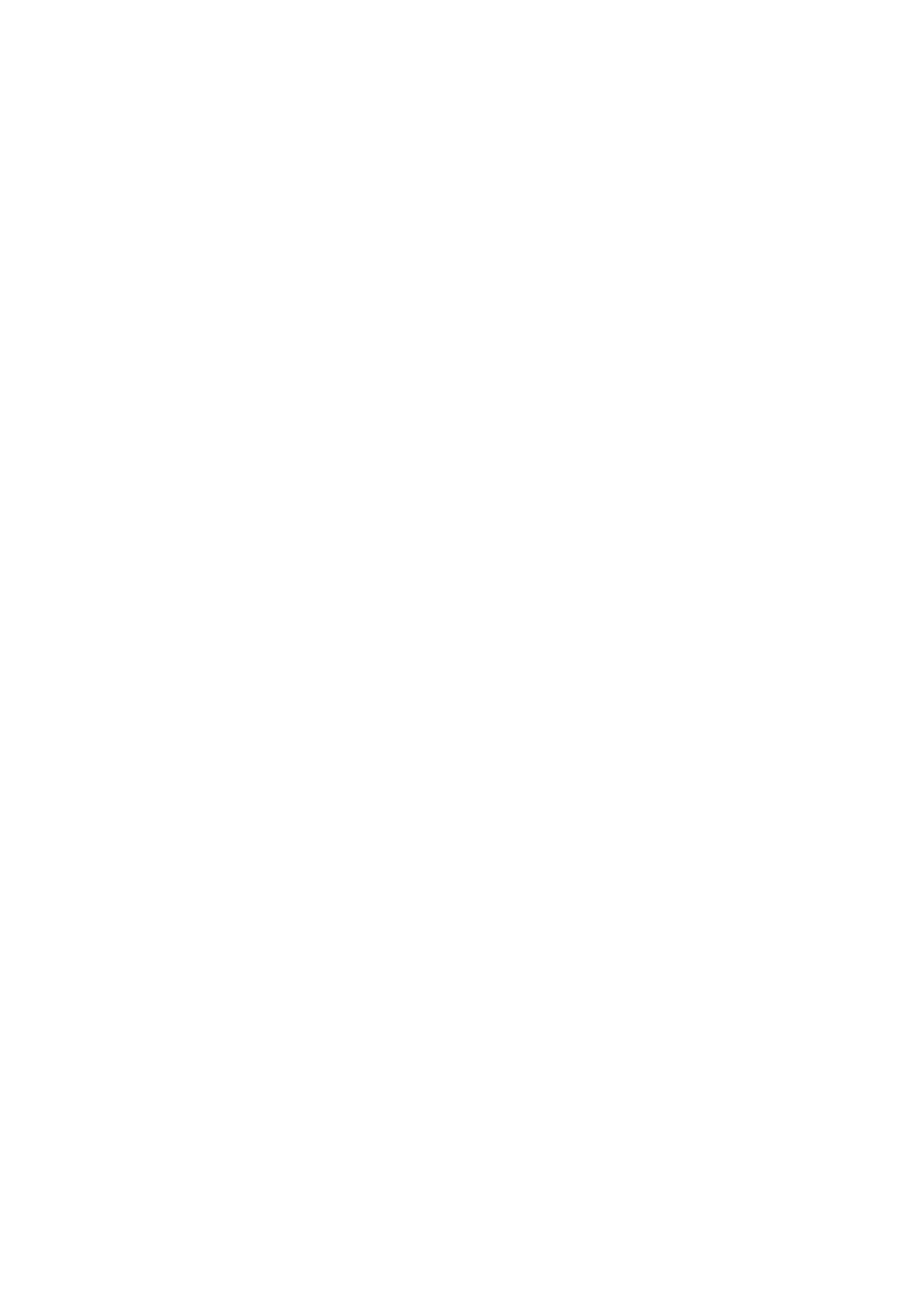# 【Connect with Raspberry Pi】

1) Connect The LCD 13\*2 Pin socket to Raspberry Pi as the Picture show



2) Connect The LCD and Raspberry Pi with the HDMI adapter



### 【How to use with **Raspbian**】

# Step 1, Install **Raspbian** official image

- 1) Download from the official website: <https://www.raspberrypi.org/downloads/>
- 2) Format Micro SD card by **SDFormatter**
- 3) Burn the official image into Micro SD card by using Win32DiskImager.

#### ◆ Step 2, Install Driver

# Method 1: online installation (Raspberry Pi need to connect to the Internet)

- 1) Log onto the Raspberry Pi by Putty SSH (User: pi; Password: raspberry)
- 2) Execute the following command (you can click the right mouse button to paste after copied in Putty)

# www.lcdwiki.com **4** / **6**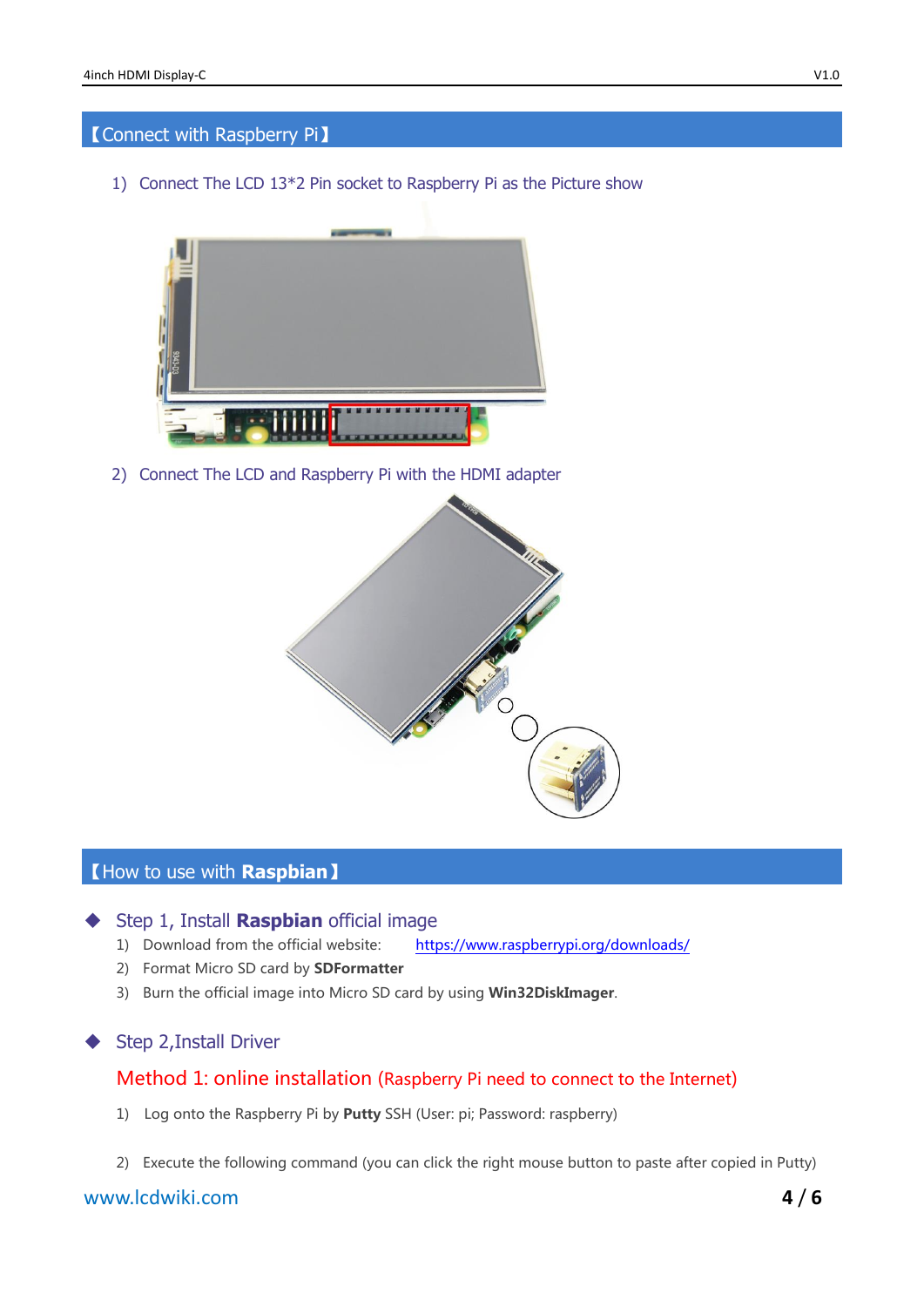git clone<https://github.com/goodtft/LCD-show.git> chmod -R 755 LCD-show cd LCD-show/ sudo ./MPI4008-show

3) Wait for a moment after executing, you can use the LCD.

# Method 2: offline installation

- 1) Download from the web site or copy the "Icd-show.tar.gz" drive from the CD-ROM to the root directory of the Raspberry Pi system card; http://www.lcdwiki.com/res/RaspDriver/LCD-show.tar.gz (Suggestion: copy flash driver directly to Micro SD card after completion of Step 1)
- 2) Unzip and extract drive files as the following command:

| cd /boot                      |
|-------------------------------|
| sudo tar zxvf LCD-show.tar.gz |
| cd LCD-show/                  |
| sudo ./MPI4008-show           |

3) Wait for a moment after executing, you can use the LCD.

# 【How to use with **Ubuntu**、**Kali** and **RetroPie**】

Step 1, Install Ubuntu, Kali or RetroPie official image

- 1) Download from the official website:
	- Ubuntu: <https://ubuntu-mate.org/raspberry-pi/> Kali: <https://www.offensive-security.com/kali-linux-arm-images/>
	- RetroPie: https://retropie.org.uk/download/
- 2) Format Micro SD card by SDFormatter
- 3) Burn the official image into Micro SD card by using Win32DiskImager.

#### Step 2,Install Driver

Due to system differences, **Ubuntu**, **Kali**, **RetroPie** are temporarily unable to install drivers online. Only the offline installation method can be used.

1) Download the corresponding version of driver "LCD-show.tar.gz" from the website to the root directory of Micro SD card of raspberry PI system

(Note: if the version does not match, the LCD may not display properly):

[http://www.lcdwiki.com/4inch\\_HDMI\\_Display-C#Download\\_Resources](http://www.lcdwiki.com/4inch_HDMI_Display-C#Download_Resources)

(After the completion of the recommended step 1, copy the driver directly into the Micro SD card root directory)

# www.lcdwiki.com **5** / **6**